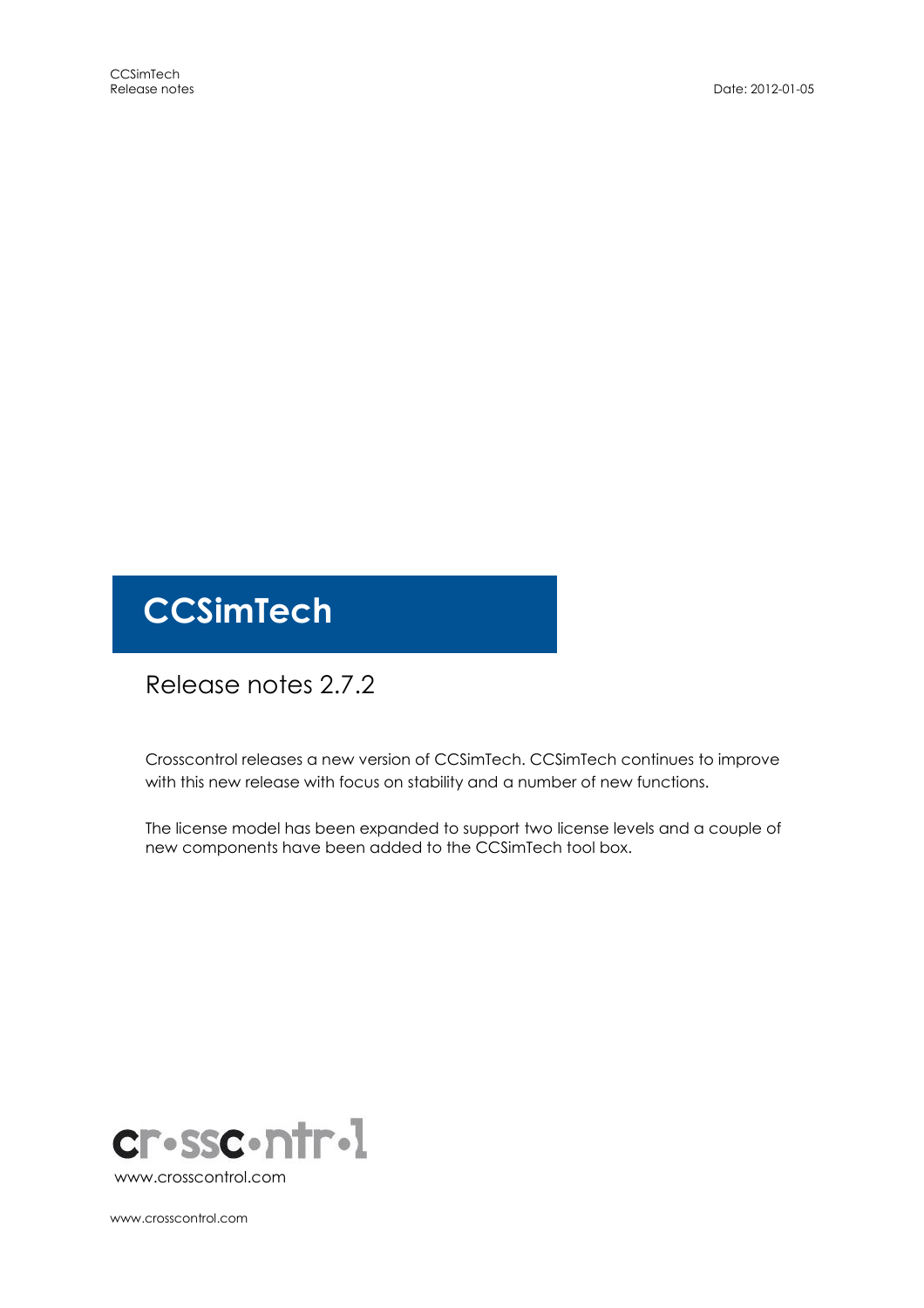### **Change notification – Release of CCSimTech 2.7.2**

CrossControl AB is releasing a new version of CCSimTech including a face-lift, several bug fixes and also introduction of new functionality.

#### **Licensing**

The new version of CCSimTech will not require a new license. When installing the new version of CCSimTech the old license registered on the computer will be discovered. With the introduction of two license levels an old license is equal to the new *Developer* license which has no limitations.

If you don't have a valid license for CCSimtech install the new version and follow the instructions in CCSimTech help to request a license.

#### **New possibilities**

With this release of CCSimTech 2.7.2 there are a number of new features:

- New license model, a *Developer* license is available to allow debugging of projects while a limited *User* license is available for users who only need to run the developed projects.
- It is now possible to connect several simulated I/O networks together over Ethernet. For instance, this allows inclusion of I/O nodes hosted in virtual environments when simulating a system. Support even for Linux environments.
- $\bullet$  SimRS485, a new component that allows simulation of the RS485 bus. Includes both C++ and C# API.
- LabVIEW, integration of CCSimTech into LabVIEW.
- C# API for TimeSync introduced.
- SimCan, Ixxat VCI 3 and Windows 7 are now supported; the only requirement is that VCI 2.20.768.0 and VCI 3.4.x are installed.

In addition, CCSimTech has received a face-lift which includes new program icons and a review of the documentation.

#### **Improved stability and bug fixes**

In this release, as usual, efforts are put on stability; a number of improvements have been made:

- Installing CCSimTech on Windows 7 used to fail unless run in compatibility mode; this manual configuration is no longer required.
- TimeSync Control Panel used to stop responding on some computers when exiting; this no longer happens.
- GCC compiled projects that use SimIO used to fail while debugging using gdb, this bug has now been fixed.

And also many small improvements are made for better stability in all CCSimTech components.